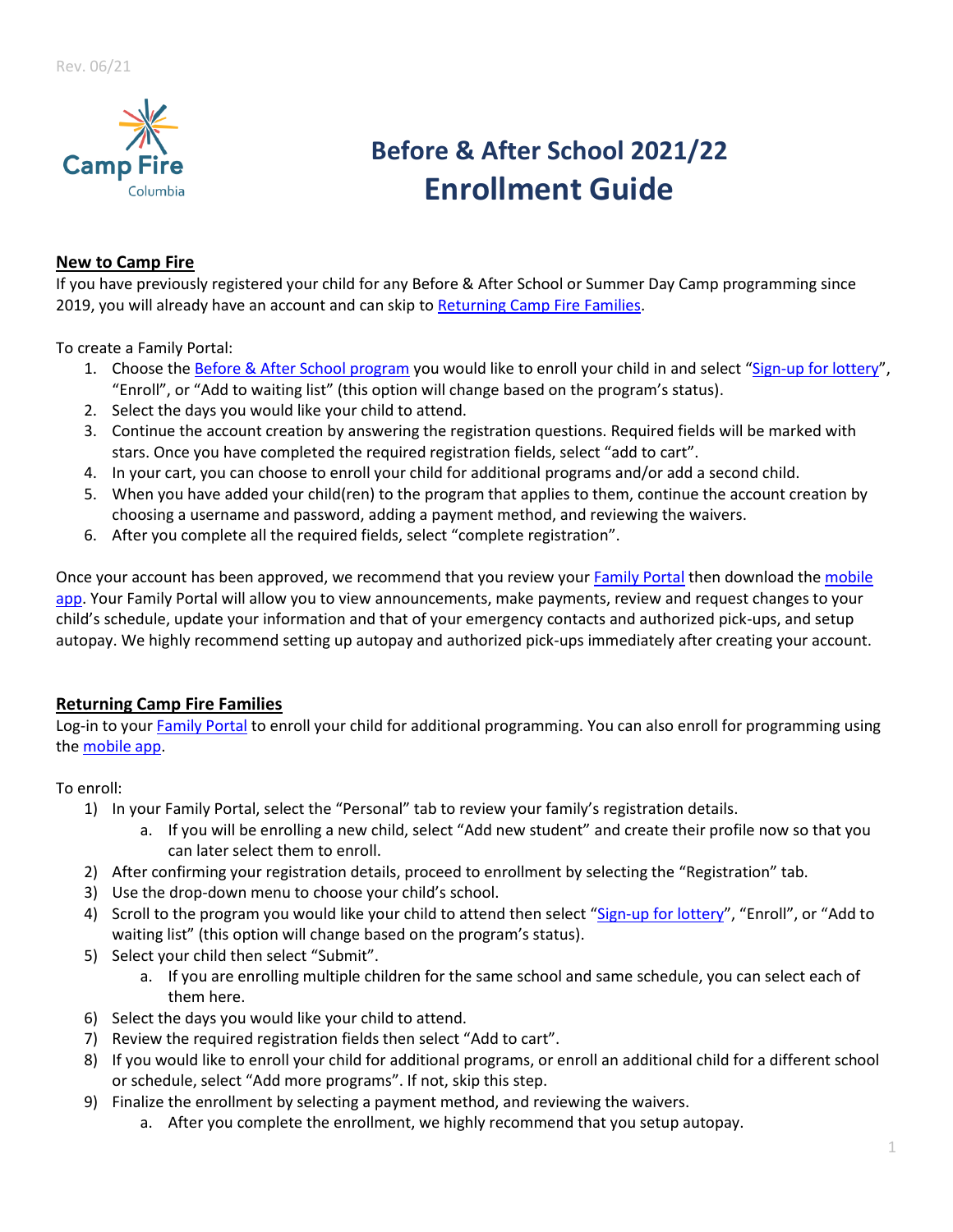#### *(Returning Camp Fire Families continued)*

10) After you electronically sign the waiver, select "Complete registration".

#### <span id="page-1-0"></span>**Lottery Placement**

Camp Fire Columbia uses a lottery system for each of our Before & After School programs. Families who register for a Before & After School program between July  $1^{st}$  and  $21^{st}$  are entered into a lottery for the program and days of their choice. If you are unsure of which days you will be needing, it is better to request more than less because you can always decline days but you likely will not be able to add days later. Each family who enters into the lottery is assigned a lottery number. We then pull the numbers randomly to determine the order of placement. Families with multiple children are assigned a single number like single-child families so as to even their odds for placement but when their number is drawn, all of their children will be placed or wait listed together. If you have multiple children but have one who needs priority placement over the other(s), please email the Registrar after signing them up for the lottery so a note can be made on their lottery request. With that noted, if your number is pulled when there is just one spot remaining, we can place the child you've indicated priority for and wait list the other(s). Lottery numbers are drawn until every family has been placed either into a program or onto a waiting list. We will then notify each family of their placement order. There will be a second-round lottery for families who sign-up between July 22<sup>nd</sup> and July 31st. The second-round families will be places after the first-round families. All families who register after July  $31<sup>st</sup>$  will be chronologically added to their program's waiting list.

Partnering with our school districts to identify priority families allows us to further strengthen our supports to our school's most vulnerable students. To address those most impacted by the pandemic, support school districts' efforts to ensure educational equity for all students, and foster a commitment to diverse programming Camp Fire Columbia will prioritize child care for the following students: BIPOC students or students whose family contacts are BIPOC (Black, Indigenous, People of Color), single family households, and students in the foster care system**.** Please use the "notes" field in your personal section in the [Family Portal](https://t.e2ma.net/click/eohkwf/6tcm0p/e8kgrn) to identify any circumstances within your family for prioritization. Prioritization will not guarantee placement in program. We anticipate that regulations will keep capacities low as school starts. Families' lottery placements will be utilized as further space is made available.

## **Family Portal App**

Families who have [a Family Portal](https://connect.schoolcareworks.com/family.do) can also download the InSite Connect app to their android or iOS smart phone. We have not fully implemented the app yet but families can start to familiarize themselves with it.

Every family has a unique authentication code assigned to them as their Family Portal is created and the app will require that code when it is first downloaded. To access your authentication code:

- 1) Log-in to your Family Portal then select "Account" in the top right corner.
- 2) Your authentication code will be listed after your username.

Once you have entered your authentication code into the app, you will then be able to use your username and password to access your Family Portal as needed. Within the app you can access:

- 1) Communications
	- a. Camp Fire announcements will be posted here. You can setup the app to notify you when there are new announcements. The app notifications are often faster way to receive Camp Fire announcements than the email notifications.
- 2) Statement
	- a. Review any balances you have due.
- 3) Pay Now
	- a. Make a payment on your account.